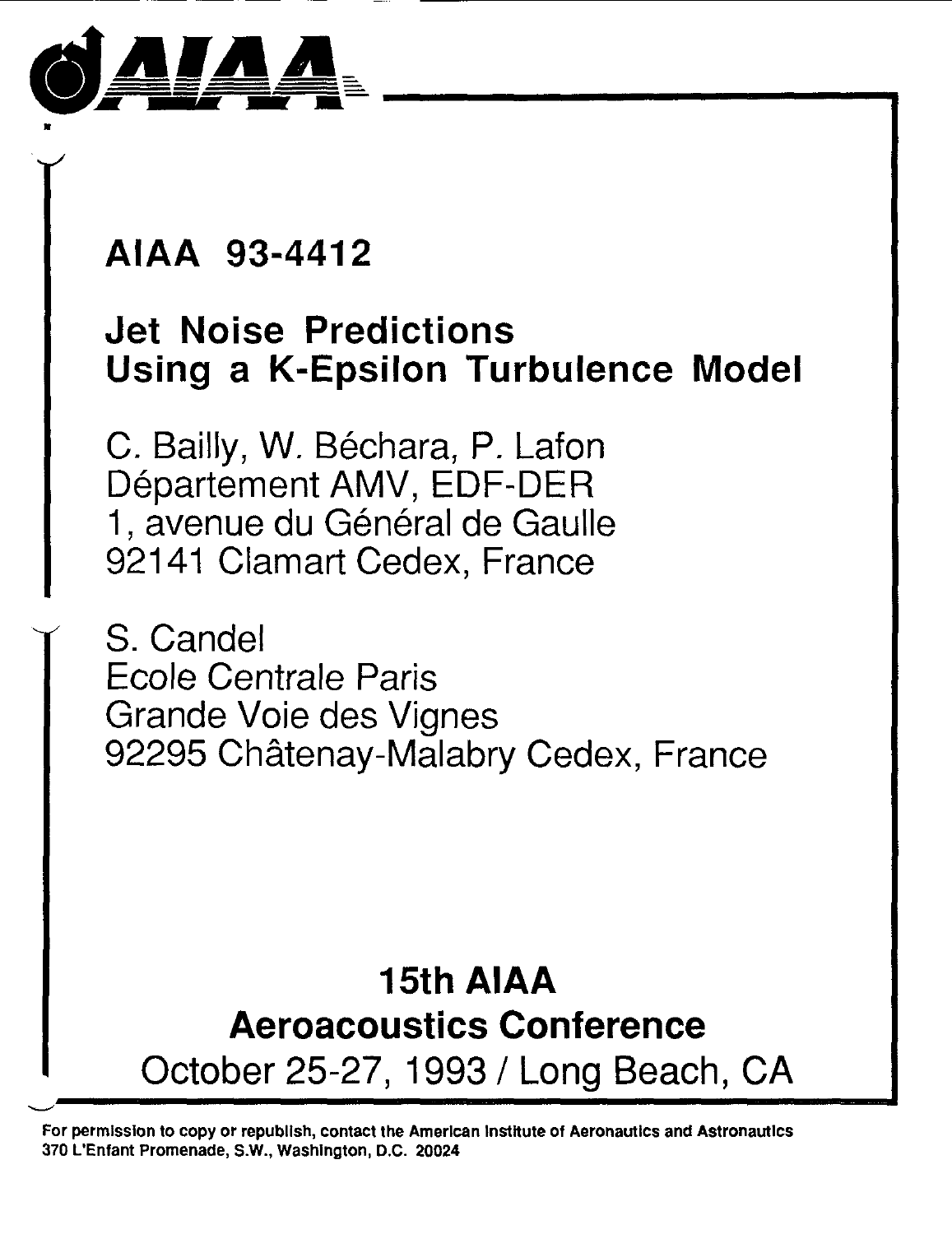### JET NOISE PREDICTIONS USING **A** K-EPSILON TURBULENCE MODEL

C. Bailly\*, W. Béchara $\degree$ , P. Lafon $\degree$ Département AMV, EDF-DER 1, avenue du Général de Gaulle 92141 Clamart Cedex, France

S. Candel<sup>†</sup>

Ecole Centrale Paris Grande Voie des Vignes 92295 Châtenay-Malabry Cedex, France

#### Abstract

*d* 

 $\overline{\phantom{0}}$ 

 $\cup$ 

This paper deals with the prediction of the noise radiated by subsonic and supersonic jets using methods derived from the Lighthill acoustic analogy. The jet noise models of Ribner and Goldstein (mixing noise) and Ffowcs-Williams (Mach wave noisc) are adapted and used in combination with aerodynamic data obtained with  $k-\epsilon$ turbulence codes. The results are compared to experimental data. A good agreement is found for subsonic as well as supersonic Mach numbers.

#### Nomenclature

| ambient speed of sound                      |
|---------------------------------------------|
| turbulent kinetic energy                    |
| nominal Mach number                         |
| convective Mach number                      |
| ambient pressure                            |
| instantaneous velocity components           |
| turbulent velocity components               |
| mean velocity components                    |
| exit jet mean velocity                      |
| mean centerline velocity                    |
| observer coordinates                        |
| source coordinates                          |
| dissipation rate of $k$                     |
| ambient density                             |
| spatial correlation separator vectors       |
| characteristic pulsation of turbulence      |
| angle between the jet axis and the observer |
|                                             |

#### 1. Introduction

The Lighthill acoustic analogy<sup>1,2</sup> which is a reformulation of the conservation laws of mass and momentum reduces the aerodynamic sound problem to an acoustic wave equation associated with a source term. With some suitable assumptions, this source term can be determined from the flow, assumed to be known a priori<sup>3</sup>.

Many different approaches can be used in order to apply Lighthill's analogy. The simplest one consists in introducing empirical assumptions to estimate analytically the source term. On the other hand, the exact solution of the Lighthill

equation requires the knowledge of thc time dependent fluctuations of the flow. This information can be obtained with direct or large eddy simulations of the flow but these techniques are expensive. An alternative way is to develop a statistical approach by defining the space time correlation  $tensor<sup>3,4</sup>$ . By an adequate introduction of assumptions obtained from the turbulence theory<sup>5,6</sup> and a decomposition<br>in terms of second order correlations, Ribner<sup>4</sup> showed that a in terms of second order correlations, Ribner<sup>+</sup> showed that a model for jet noisc could be formulated. Hence, it is possible to introduce aerodynamic data provided by the application of a numerical code with a  $k$ - $\varepsilon$  turbulence model<sup>7,8</sup>.

When the convective Mach number is subsonic, the noise radiation is due to the intrinsic fluctuations of the turbulent eddies which behave like compact quadrupoles. The influence of convection is to increase the sound intensity radiated when the source moves towards the observer. When the eddies are convected supersonically (i.e. when the source approaches the observer at the speed of sound), the source loses its compactness and behaves like monopoles convected supersonically. This changes the nature of radiation because Mach waves appear and the efficiency of the noise emission is increased in their direction. Ffowcs Williams<sup>9</sup> and Ffowcs Williams and Maidanik<sup>10</sup> developed a reformulation of the Lighthill source term that can be applied to supersonic flows. This model can be used for the prediction of supersonic jet associated with a k- $\varepsilon$  turbulence model<sup>11</sup>.

This paper provides a synthesis of seversl studies concerning jet noise modeling<sup>7,8,11</sup> and all details cannot be included here. In the next section, we will only present the main fcatures for the derivation of the Ribner model for the jet mixing noise and how it is used in combination with  $k_{\text{c}}$ turbulence data. Comparisons with experimental results are briefly present the Ffowcs Williams model for Mach wave radiation and comparisons with experimental data for jets. It is then shown that by associating these two types of models one may obtain a hybrid description of noise emission for all Mach numbers. Thc noise radiated by shocks is however not included at this time.

#### II. Subsonic jets

#### Derivation of the model

The Lighthill theory shows that the density fluctuations observed in the far field and generated by a volume V of turbulence are given by:

<sup>\*</sup> Ph. D. Student

Rcsearch Engineer, Member AIAA \*\*

t Professor of Fluid Mechanics, Member AIAA

Copyright *0* 1993 by Ihc American Inslilulc of Aeronautics and Astronautics, Inc. All rights reserved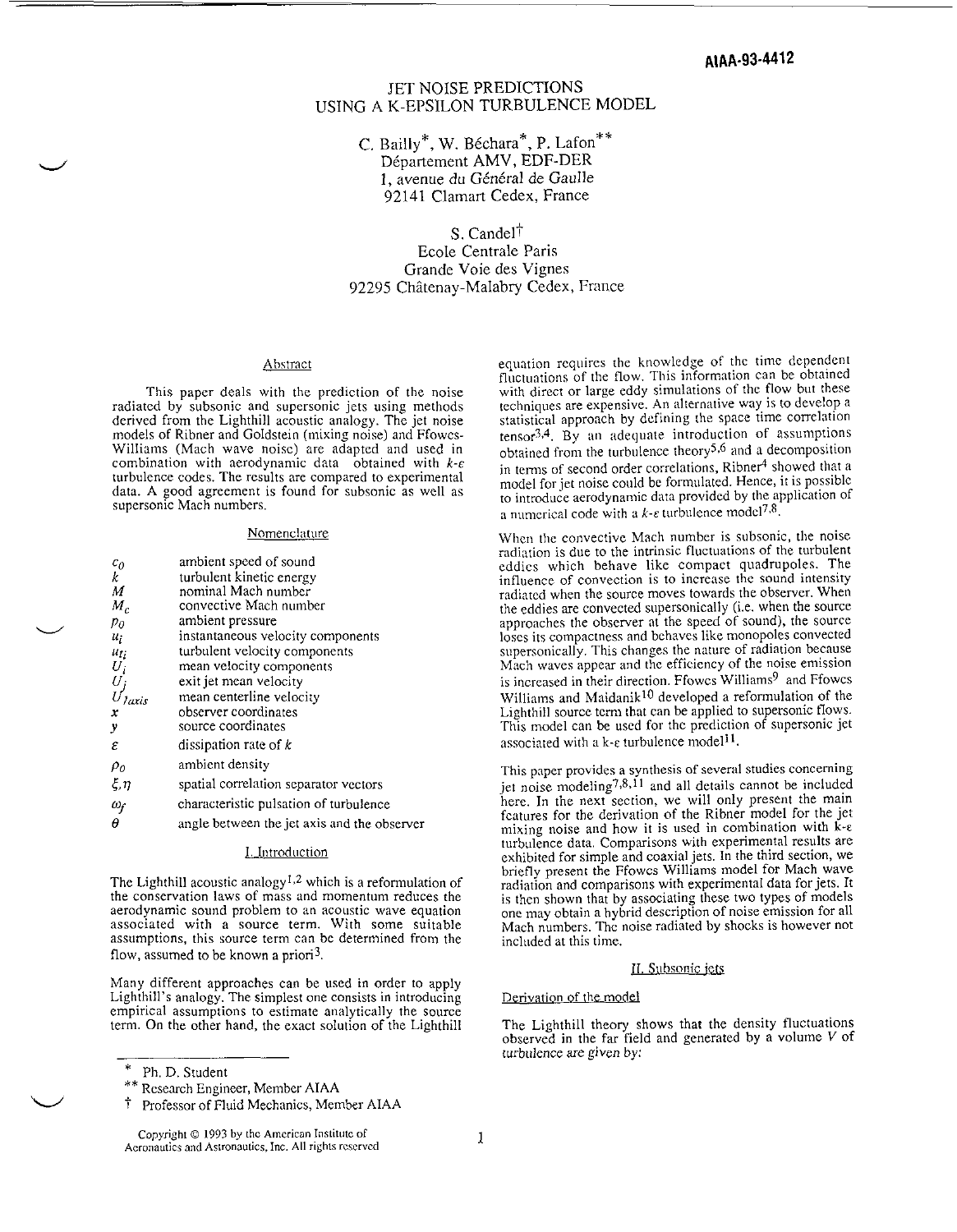<span id="page-2-0"></span>
$$
(\rho - \rho_0)(x,t) = \frac{1}{4\pi c_0^4} \frac{x_i x_j}{x^3} \int_{\mathcal{V}} \frac{\partial^2}{\partial t^2} T_{ij} \left( y, t - \frac{|x - y|}{c_0} \right) dy
$$

 $T_{ii}$  is the instantaneous Lighthill stress tensor which reduces to  $\rho_0 u_i u_j$  with the classical assumptions (high Reynolds number, incompressible turbulence and no entropy fluctuations). Then the autocorrelation function  $C_{nn}(x, \tau)$  of the pressure fluctuations which is defined by:

$$
C_{pp}(x,\tau) = \left[p(x,t) - p_0\right] \left[p(x,t+\tau) - p_0\right]
$$

takes the following form:

$$
C_{pp}(x,\tau) = \frac{\rho_0 x_i x_j x_k x_l}{16\pi^2 c_0^5 x^6} \frac{\partial^4}{\partial \tau^4} \iint_V R_{ijkl} \left( y, \eta, \tau + \frac{x, \eta}{c_0 x} \right) dy d\eta
$$

 $\mathbb{R}_{ijkl}$  is the fourth order space-time correlation tensor. In order to neglect the influence of the retarded time, a moving reference frame is introduced and the expression of the autocorrelation function becomes:

$$
C_{pp}(x,\tau) = \frac{\rho_0 x_j x_j x_k x_l}{16\pi^2 c_0^5 x^6} \frac{1}{C^5} \int \int_{\nu} \frac{\partial^4}{\partial t^4} \left[ R_{ijkl} \left( y, \xi, t \right) \right]_{t=\tau/C} dy d\xi
$$

where  $C = 1 - M_c \cos\theta$  is the convection factor. It is standard to take for the convective velocity 0.67  $U_{laxis}$ .

Ribner<sup>4</sup> developed some formulations of the Lighthill theory adapted to jet configurations. Introducing the decomposition of the instantaneous velocity field in a mean stationary field and a turbulent field:

$$
u_i = U_1 \delta_{1i} + u_{ti}
$$

the space time correlation tensor is written as:

$$
R_{ijkl} = \overline{u_{ii}u_{ij}u_{ik}u_{il}} + U_1U_1^{\dagger} \left( \delta_{1i} \delta_{1k} \overline{u_{ij}u_{il}} + \delta_{1j} \delta_{1k} u_{li}u_{il} + \delta_{1j} \delta_{1l} u_{li}u_{il} \right) + \delta_{1i} \delta_{1l} u_{ij}u_{ik} + \delta_{1j} \delta_{1l} u_{li}u_{ik} \right)
$$

The first term is known as the self noise contribution and the others as the shear noise contribution. Using an homogeneous and isotropic description of the turbulent  $field<sup>4</sup>$ , it is possible to find some simplified expressions for the velocity correlations and the evaluation of  $C_{pp}(x, \tau)$  at

 $\tau = 0$  gives the directional intensities radiated by a unit source volume located at y to a point in the far field located at  $\mathbf{x}^{7,8}$ .

$$
I_{self}(x|y) = \frac{3\rho_0 L^3 \omega_i^4 u_i^2}{2\sqrt{2}\pi^2 c_0^5 C^5 x^2}
$$

$$
I_{shear}(x|y) = \frac{3\rho_0 L^5 \omega_i^4 u_i^2}{8\pi^3 c_0^5 C^5 x^2} \left(\frac{\partial U_1}{\partial y_2}\right)^2 \frac{1}{2} \left(\cos^4\theta + \cos^2\theta\right)
$$

Finally, the intensity radiated in the far field is written as:

$$
I(x) = \int_{y} \left[ I_{self}(x|y) + I_{shear}(x|y) \right] dy
$$

In these expressions,  $L$  (longitudinal integral scale of turbulence),  $\omega_i$  (turbulence characteristic pulsation) and  $u_i^2$ are defined using the results of the aerodynamic calculation<sup>7,8</sup>:

$$
L = \frac{k^{3/2}}{\varepsilon} \quad , \quad \omega_f = 2\pi \frac{\varepsilon}{k} \quad , \quad \overline{u_i^2} = \frac{2}{3}k
$$

The convection factor C has a singularity when  $M_c \cos\theta = I$ . A more sophisticated analysis developed by Ffowcs-Williams<sup>9</sup> leads to the following modified convection factor:

$$
C_m = \left[ \left( 1 - M_c \cos \theta \right)^2 + \alpha^2 M_c^2 \right]^{1/2}
$$

Ribner<sup>4</sup> proposed an expression for the factor  $\alpha$ :

$$
\alpha^2 M_c^2 = \frac{\omega_f^2 L^2}{\pi c_0^2}
$$

Goldstein and Rosenbaum<sup>12</sup> developed a modification to the Ribner model by introducing an anisotropic description of the turbulent field.

For these two models, a global and unique adjustable factor is determined by a single comparison with experimental data<sup>7,8</sup>.

#### **Applications**

The details of the aerodynamic calculations and the validations of the results are fully documented in ref 7 and 8.

#### round jet

The configuration examined is that investigated experimentally by Lush<sup>13</sup>. Figures 2 and 3 show the intensity predicted by the models of Ribner and Goldstein for  $M = 0.56$  and  $M = 0.86$ . Ribner model overestimates the noise level for small angles. The improvement of the turbulence description in the Goldstein model leads to results closer to the experimental values. The drop-off of experimental intensity at very small angles is due to refraction effects which are not included in the models. Figure 4 gives a similar comparison for  $M = 1.33$  using experimental data of Tanna et al.<sup>14</sup>. It is shown that the directivity is not well predicted. In fact for such high Mach numbers, the basic assumptions used for the two models (retarded time neglected, weak interaction with flow) are no longer valid, the influence of supersonically convected eddies appears and the models used here do not match all the physics of the jet.

Figure 5 gives the total acoustic power predicted by Ribner and Goldstein models as a function of the nominal Mach number. It appears that the models are in good agreement with results of Lush and also with those of Tanna which concern higher Mach numbers. In fact, the mixing noise models succeed in predicting total acoustic power for high Mach numbers because of the convection factor which in the limit of high  $M$  yields the U<sup>3</sup> law.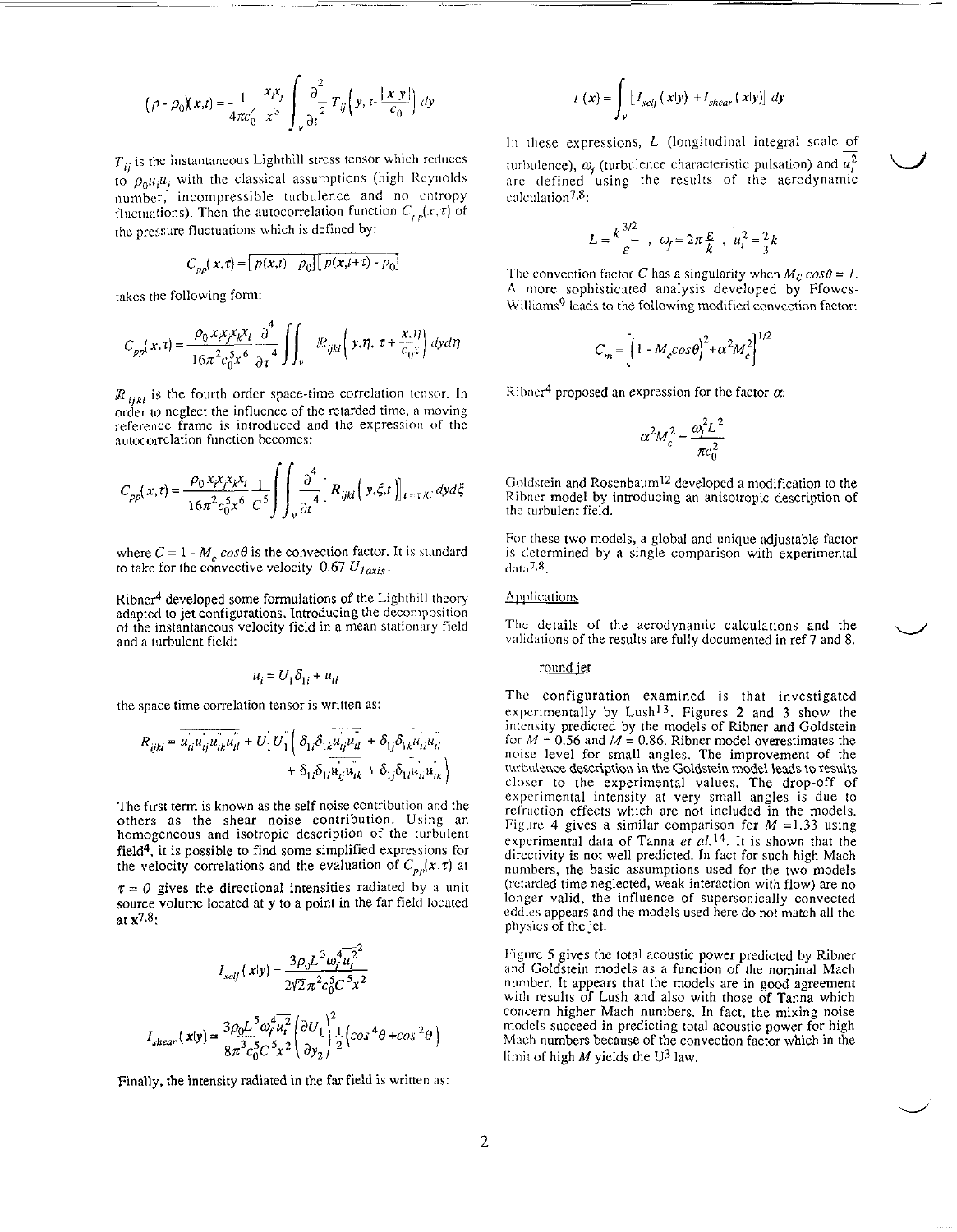#### coaxial iet

-.

<span id="page-3-0"></span>[Figure](#page-7-0) 6 presents the intensity radiated at an angle of  $90^\circ$  as a function of the ratio of the secondary exit velocity to the primary exit velocity  $(U_{1s}/U_{1p})$ . This result is compared to the experimental data of Juve *et al.*<sup>15</sup>. The exit velocity of the primary jet is 130 m/s. One finds that the numerical results obtained with the Goldstein model give the correct value of  $U_{I}U_{I}$  for which the acoustic intensity is minimum. The level of this minimum is also close to the experimental point.

#### 111. Sunersonic icis

#### Derivation of the model

The supersonic convection of eddies produces Mach waves which are one of the main noise sources in supersonic jets.<br>Ffowes-Williams and Maidanik<sup>10</sup> transformed the source term of the Lighthill theory in order to account for Mach wave radiation. In the far field, the density fluctuations are given by:

$$
(\rho \cdot \rho_0)(x,t) =
$$
  
\n
$$
-\frac{1}{4\pi c_0^2} \int_{v} \frac{(x_i - y_i)(x_j - y_j)}{|x - y|^2} \left[ \frac{1}{c^2} \frac{\partial P}{\partial t} \frac{\partial U_i}{\partial y_j} \right] (y, t - \frac{|x - y|}{c_0}) \frac{dy}{|x - y|}
$$

When applied to jets, this formulation leads to an expression for the intensity radiated in the far field  $10.11$ .

$$
I(x) = \frac{c_0^2 p_0^2}{32\pi^2 \rho_0 x^2} \times
$$
  

$$
\int_{v} \sin^2 \theta \cos^2 \theta D\left(M_c, \theta\right) \left[\frac{1}{c^2} \frac{\partial U_1}{\partial y_2}\right]^2 \tau^*(y) M_c^3(y) dy
$$

where 
$$
D(M_c, \theta) = \begin{bmatrix} \frac{\alpha^2 M_c^2}{1 - M_c \cos \theta^2 + \alpha^2 M_c^2} \end{bmatrix}^{5/2}
$$
 and  $\tau^* \sim \frac{k}{\epsilon}$ .  
3 Goldstein M. E., "Aeroacoustics", Mc-Graw-Hill  
International Book Company, New York, 1976  
4 Ribner H. S., "Quadrupole Correlations Governing the  
Pattern of Jet Noise", Journal of Fluid Mechanics,

 $\tau$  is the local characteristic time of the turbulence. The source term contains the local speed of sound; thus, the influence of the temperature on the noise radiation can he estimated.

For this model, as for the two previous ones, an adjustable factor is necessary<sup>11</sup>. This unique and global factor is determined by comparison with experimental data of Tanna *et* ni.14.

#### **Application**

 $\overline{\phantom{0}}$ 

Figure *7* presents the case of a cold round supersonic free jet with a nominal Mach number of 2. This configuration was experimentally studied by Tanna et *al.14.* The acoustic intensity predicted by the Ffowcs Williams model is plotted and a good agreement is found with experimental data.

[Figure 8](#page-8-0) displays the acoustic power predicted by a hybrid model for different exit Mach numbers. This hybrid model is a combination of the Goldstein model and the Ffowcs Williams model which is applied when the local convective Mach number is supersonic. The experimental results of Lush<sup>13</sup>, Tanna et al.<sup>14</sup>, Seiner et al.<sup>16,17</sup> and Norum and Seiner<sup>18</sup> are plotted. One observes that the subsonic law follows closely the variations of the acoustic power for an exit Mach number less than 1.5, whereas the supersonic law is valid for an exit Mach number greater than 2.

#### IV. Conclusion

In this paper, several numerical approaches for the prediction of jet noise are developed. These approaches are based on of jet noise are developed. These approaches are based on extensions of Lighthill's theory: Ribner and Goldstein models (mixing noise), Ffowcs Williams model (Mach Wave noise). To apply these models, it is necessary to know the local mean velocity and some statistical informations about the turbulence. Aerodynamic computations, carried out using a  $k$ - $\varepsilon$  turbulence code, supply the mean velocity, the turbulent kinetic energy and the rate of dissipation.

Three types of validations are presented: subsonic simple and coaxial round jets for the mixing noise models and supersonic round jet for the Mach wave model.

The Goldstein model gives better results than Ribner's model especially for the directiviry pattern. The predictive ability of this model is shown by the application on coaxial jets.

The Ffowcs Williams model retrieves the change in the nature of the acoustic radiation induced by Mach waves.

The combination of these two models into a hybrid allows calculations for all Mach numbers (however excluding shock radiation). This hybrid model may be used in other configurations: coaxial subsonic-supersonic jets, supersonic hot jets.

#### **References**

1 Lighthill M. J., "On **Sound** Generated Aerodynamically. I-General Theory", Proceedings *of The* Royal Society *of /.nndnn.* Vol~ 21 1. Ser. **A.** 1107. 1952. uo.564-587

 $32$ 

r *1512* **1** Goldstein M. E,. "Aeroacoustics". Mc-Craw-Hill Inte&ional Book Company, New York, 1976

Vo1.38(1), 1969, pp.1-24

5 Batchelor G. K., "The Theory of Homogeneous

Turbulence", Cambridge University Press, 1953<br>6 Hinze J. O., "Turbulence", Second Edition, Mc-Graw-Hill lnternational Book Company, New York, 1975

7 Béchara W., Lafon P., Candel S., "Application of a  $k$ - $\varepsilon$ the Prediction of Noise for Simple and Coaxial Free Jets" JASA (to be published)

8 Bailly C., Lafon P., Candel S., "Computation of Subsonic and Supersonic Jet Mixing Noise Using a Modified k-e Model for Compressible Free Shear Flows", Acta Acusrica (submitted)

9 Ffowcs Williams **J.** E., "The Noise from Turbulence Convected at High Speed", Philosophical Transactions of Convected at High Speed", *Philosophical Transactions of*<br>The Royal Society of London, Vol.225, Ser. A, 1963, pp.469-<br>503 Senior Williams J. E., Meidarik G., <sup>475</sup>ke Mark Ways

10 Ffowcs Williams **J.** E., Maidanik G., "The Mach Wave Field Radiated by Supersonic Turbulent Shear Flows", Journal of Fluid Mechanics, Vo1.21(4), 1965, pp.641-657

11 Bailly C., Lafon P., Candel *S.,* "Eddy Mach Wave Noise Modeling Using a **k-e** Turbulence Model" (in preparation)

12 Goldstein M. E., Rosenbaum B., "Effect of Anisotropic Turbulence on Aerodynamic Noise", Journal of the Acoustical Society *of* America, Vo1.54(3), 1973, pp.630-645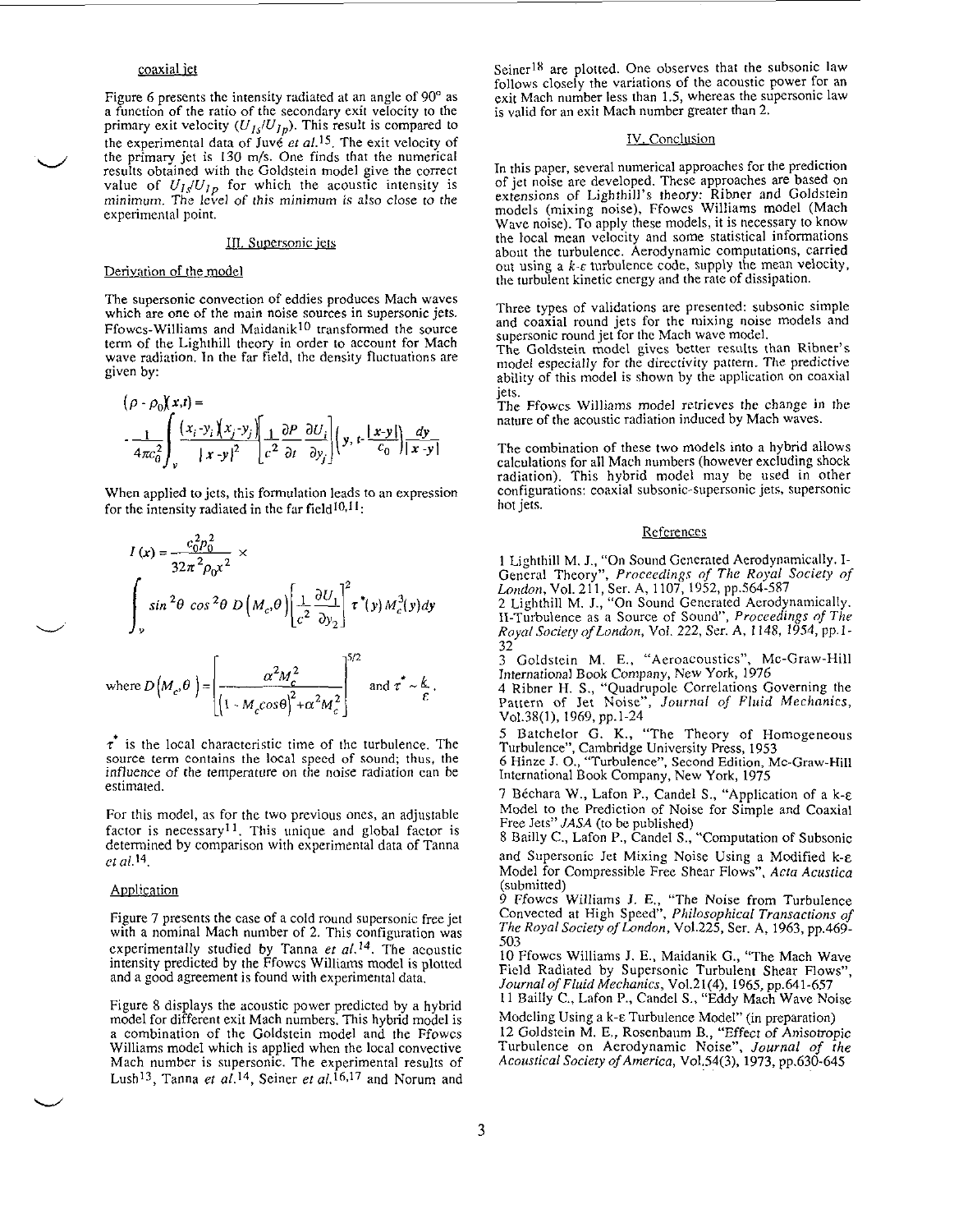13 Lush P. **A,,** "Measurements of Subsonic Jet Noise and Compnrison with Theory", *Journal of Fluid Mrchunics,*   $Vol.46(3), 1971, pp.477-500$ 

14 Tanna H. K., Dean P. D., Burrin R. H., "The Generation and Radiation of Supersonic let Noise. Vol.111: Turbulent

Mixing Noise Data", AFAPL-TR-76-65, 1976<br>15 Juvé D., Bataille J., Comte-Bellot G., "Bruits de Jets Coaxiaux Froids Subsoniques", *J. Méc. Appl.*, Vol.2(3), 1978, pp.385-398

16 Seiner J. M., McLaughlin D. K., **Liu** *C.* H., "Supersonic Jet Noise Generated by Large-Scale Instabilities", **XASA,** 

Technical Paper, 2072, 1982 17 Seiner I. M., Ponton M. K., Jnnsen B. J., Lagen N. T., "The Effects of Temperature on Supersonic Jet Noise Emission", *DGLRiAlAA 14th Aeroacoustic Conference,* 

AIAA-92-02-046, 11-14 **May** 1992 *<sup>1</sup>***R** Norum T. D.. Seiner J. M.. "Measurements of niciin static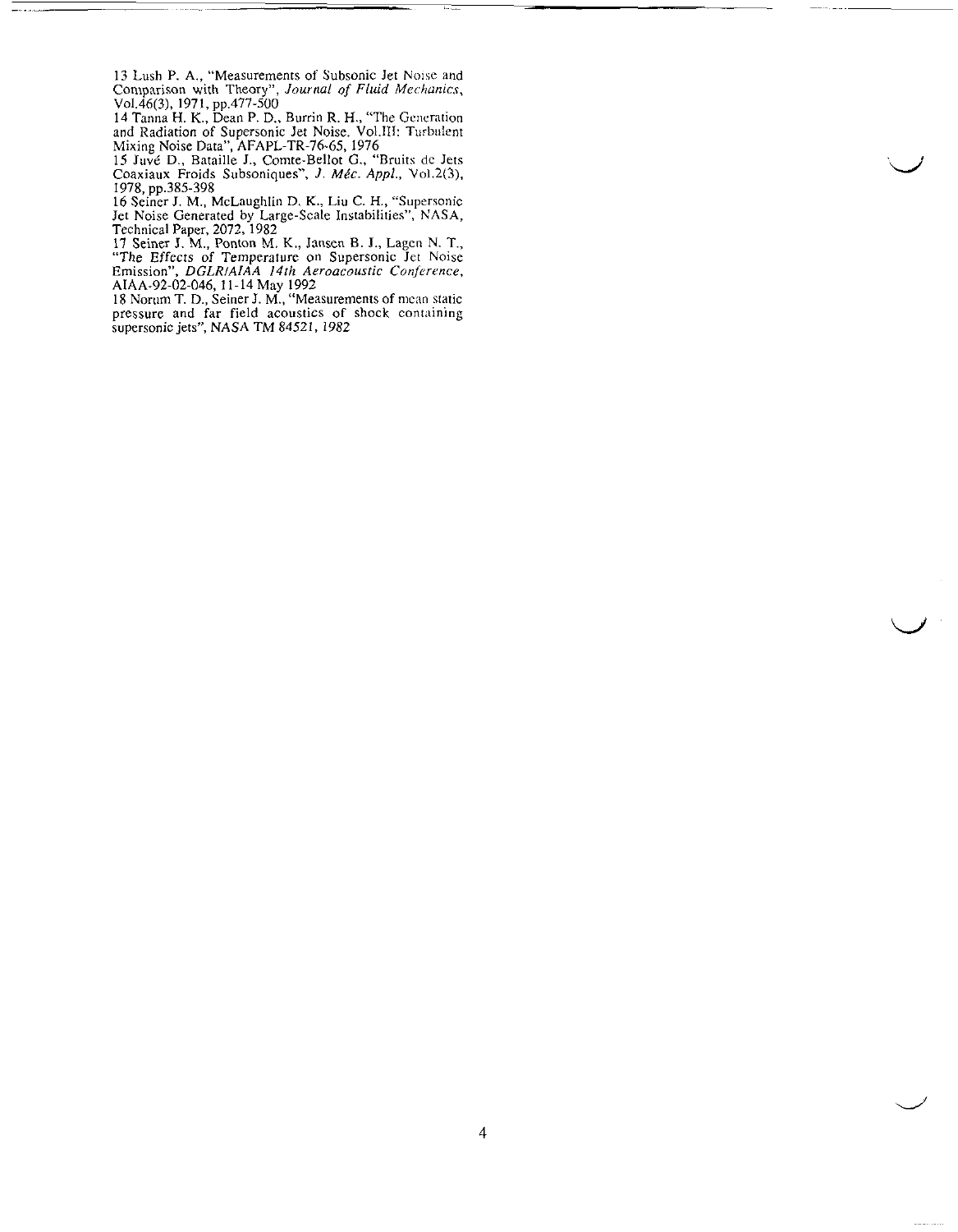<span id="page-5-0"></span>

Fig. 1 - sketch of the jet configuration



Fig. 2 - acoustic intensity for  $M = 0.56$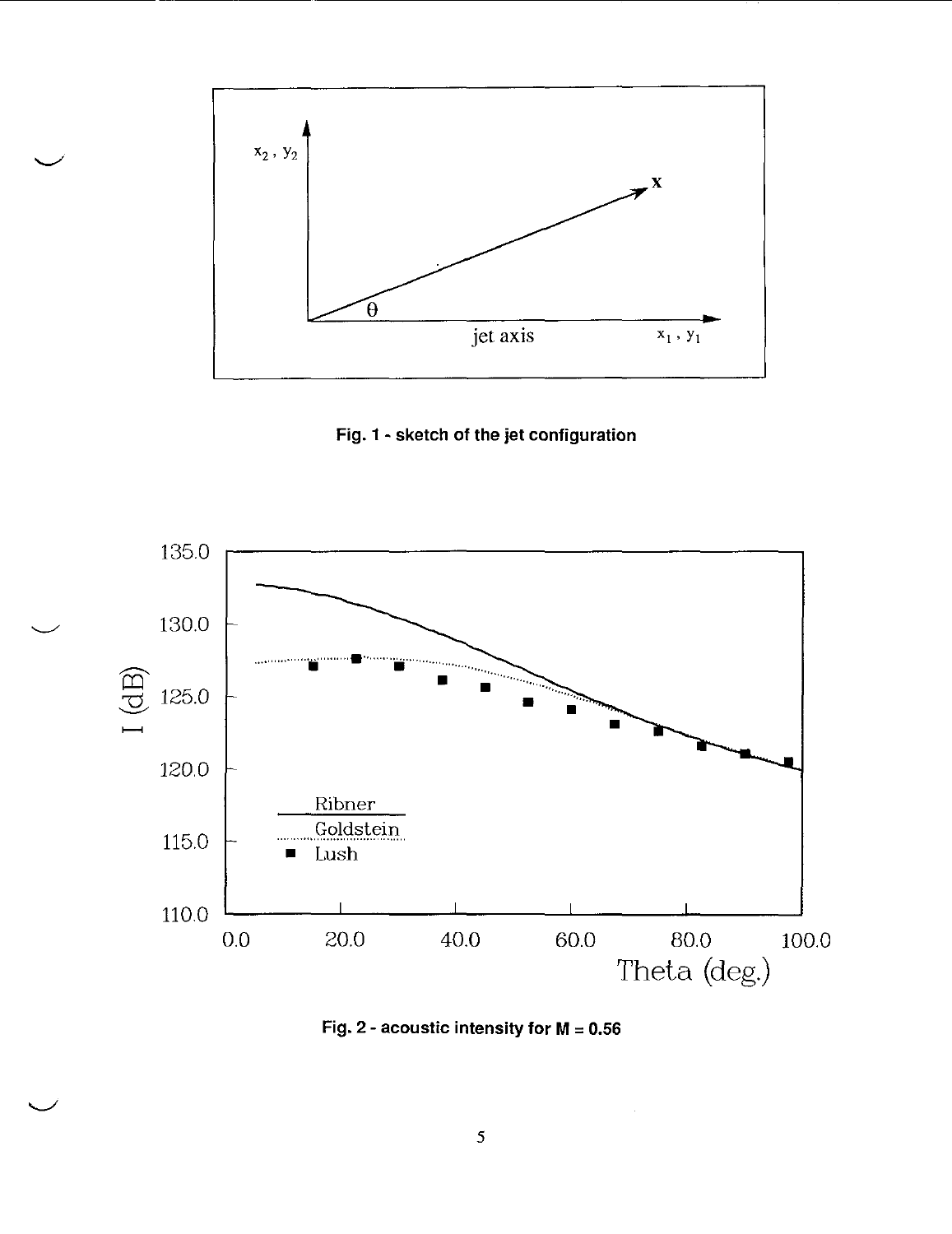

**Fig. 3 - acoustic intensity for**  $M = 0.86$ 



**Fig.** *4* - **acoustic intensity for M** = **1.33**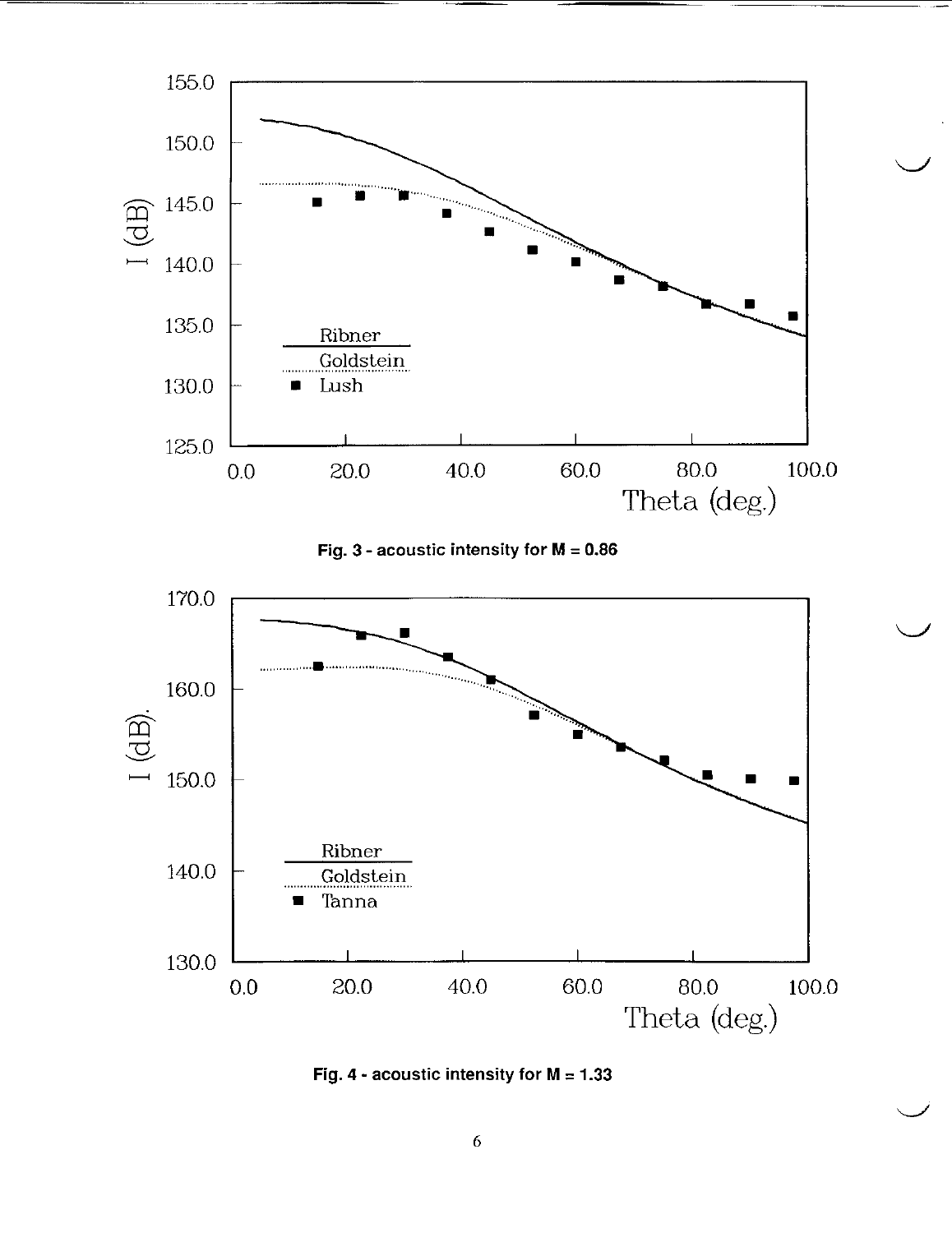<span id="page-7-0"></span>

**[Fig.](#page-2-0) 5** - **total acoustic power as a function** of **jet Mach number: comparison of mixing noise models to experimental data** 

 $\overline{\phantom{0}}$ 



**Fig. 6** - **acoustic intensity of coaxial jets (theta** = **90°)**